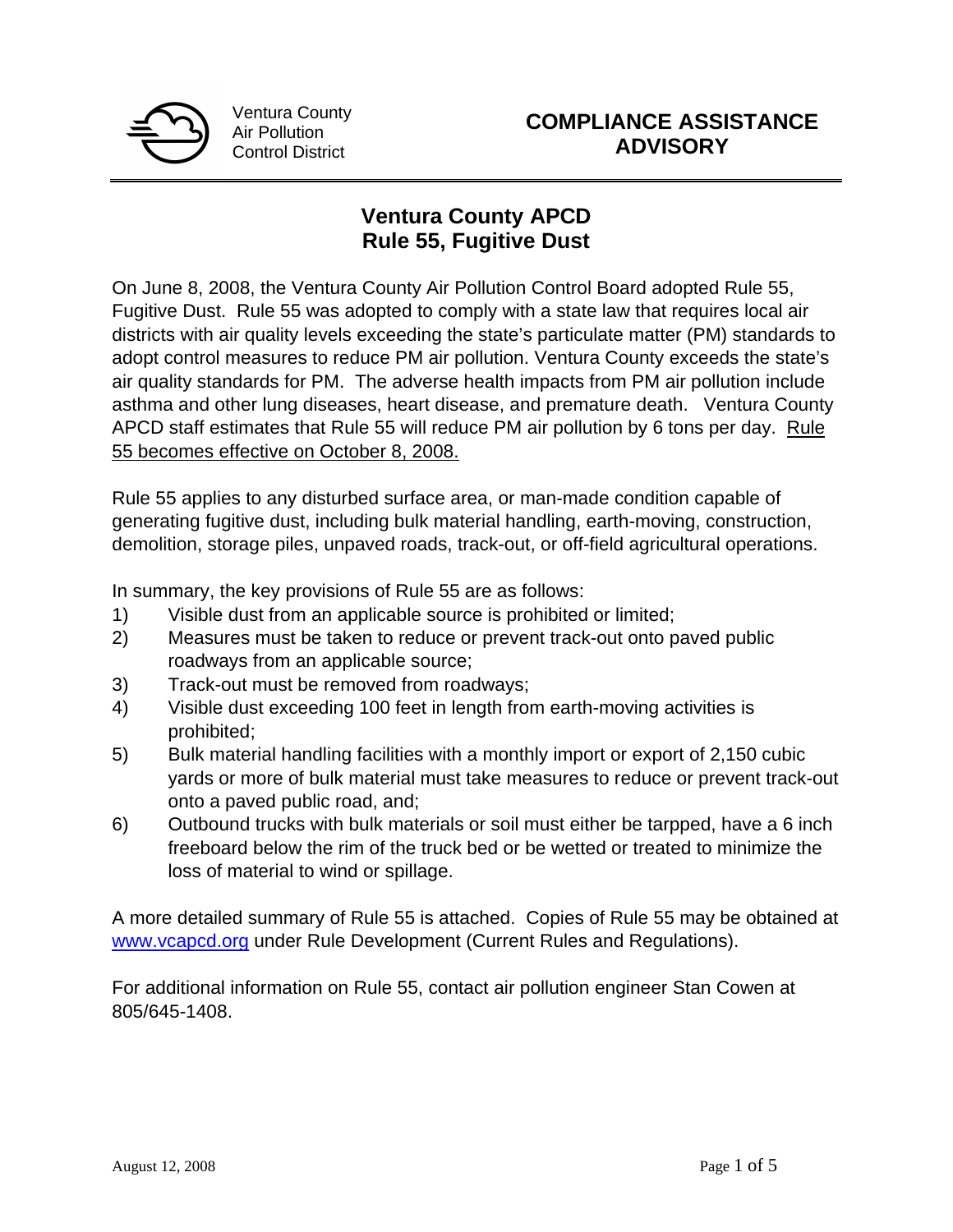# **Ventura County APCD Rule 55, Fugitive Dust Summary of Rule Requirements<sup>1</sup> Effective October 8, 2008**

### **General Requirements – All Fugitive Dust Sources**

**Visible Dust Beyond the Property Line**: No one shall cause or allow fugitive dust from any applicable source beyond the midpoint (width) of a public street or road adjacent to the property line of the emission source or beyond 50 feet from the property line if there is not an adjacent public street or road.

**Opacity**: No one shall cause or allow fugitive dust from any applicable source that equals or exceeds 20 percent opacity for 3 minutes or more in any one hour.

#### **Track-Out:**

No person shall allow track-out to extend 25 feet or more in length unless one of the following control measures is used:

- $\checkmark$  Track-Out Area Improvement: Pave or apply chemical stabilization to maintain a stabilized surface starting from the point of intersection with the public paved surface, and extend for a distance of at least 100 feet with a width to accommodate traffic ingress and egress from the site.
- $\checkmark$  Track-Out Prevention: Check and clean the undercarriage and wheels on all vehicles before leaving unpaved surface or install a track-out control device(s) that prevents track-out of soil onto paved public roads.
- $\checkmark$  Track-Out Removal: Remove track-out from pavement as soon as possible but no later than one hour after it has been deposited on the road. If a street sweeper is used to remove any track-out, only "PM10-efficient" street sweepers certified to meet South Coast AQMD Rule 1186 requirements shall be used. The make, model information and certification documentation of any sweeper used shall be made available to APCD personnel upon request.

All track-out shall be removed at the conclusion of each workday or evening shift. The use of blowers for removal of track-out is prohibited.

#### **Specific Activity Requirements**

**Earth-Moving**: No person shall engage in earth-moving activities in a manner that creates visible dust emissions over 100 feet in length.

**Bulk Material Handling Facilities Track-Out Prevention:** No person shall conduct an operation with a monthly import or export of 2,150 cubic yards or more of bulk material without

 $\overline{a}$ 

 $<sup>1</sup>$  This is a summary of the Rule requirements. Refer to Rule 55, Fugitive Dust, for specific requirements.</sup>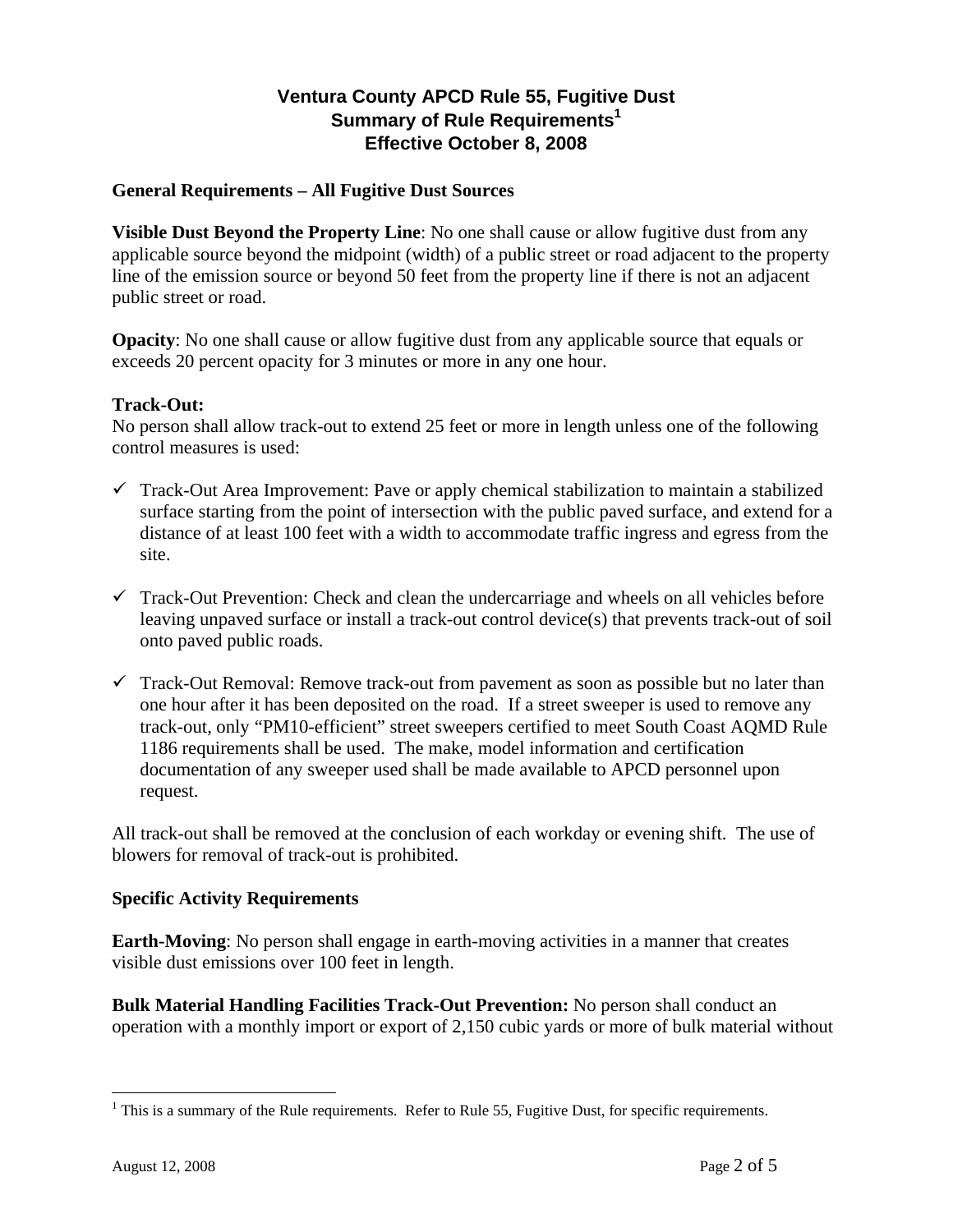utilizing at least one of the following measures at each vehicle egress from the site to a public paved road:

- $\checkmark$  Install a pad consisting of washed gravel (one inch minimum size) maintained in a clean condition to a depth of at least six inches and extending at least 30 feet wide and at least 50 feet long.
- $\checkmark$  Pave the surface at least 100 feet long and at least 20 feet wide.
- $\checkmark$  Utilize a wheel shaker/wheel spreading device, also known as a rumble grate, consisting of raised dividers (rails, pipe, or grates) at least 24 feet long and sufficient width to allow all wheels of vehicle traffic to travel over grate to remove bulk material from tires and vehicle undercarriages before vehicles exit the site.
- $\checkmark$  Install and utilize a wheel washing system to remove bulk material from tires and vehicle undercarriages before vehicles exit the site.
- $\checkmark$  Any other control measure or device that prevents track-out onto public paved roads.

**Truck Hauling**: No person, including the facility or site operator, shall load or allow the loading of bulk materials or soil onto outbound trucks unless at least one of the following dust prevention measures is used:

- $\checkmark$  Use properly secured tarps or covering that covers the entire surface area of the load or use a container-type enclosure.
- $\checkmark$  Maintain a minimum of 6 inches of freeboard below the rim of the truck bed where the load touches the sides of the cargo area and insure that the peak of the load does not extend above any part of the upper edge of the cargo area.
- $\checkmark$  Water or treat the bulk material to minimize the loss of material to wind or spillage.
- $\checkmark$  Any other effective dust prevention control measures.

#### **Exemptions**

Rule 55 does not apply to the following (this is a partial list - refer to Rule 55, Section D):

- $\checkmark$  On-field agricultural operations.
- $\checkmark$  Weed abatement operations provided that: (1) Mowing, cutting or other process is used which maintains weed stubble at least three inches above the soil, or (2) Any disking or similar operation where effective dust control measures are used.
- $\checkmark$  Unpaved service roads, with a daily traffic volume of 20 vehicle trips or fewer, used by public agencies for inspection of infrastructure.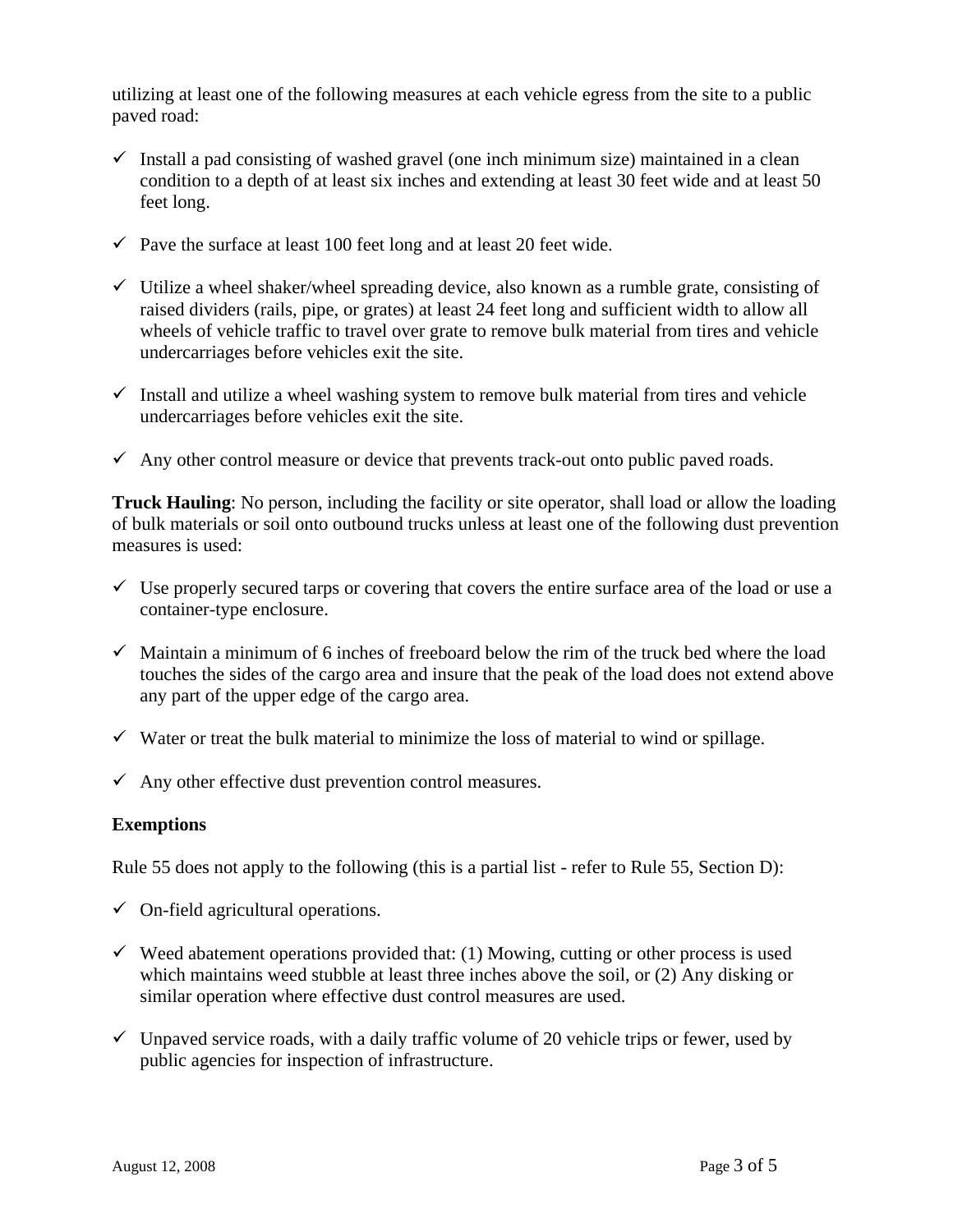- $\checkmark$  Motion picture, television, or video production activities when dust emissions are required for visual effects. The APCD must receive notification in writing at least 72 hours in advance of any such activity and no nuisance results from such activity.
- $\checkmark$  Any paved road unless it has track-out or any publicly-owned unpaved road.
- $\checkmark$  The disturbance (i.e., disking, ripping, or scraping) of spreading ground lands in preparation for percolative groundwater recharge.

**Frequently Traveled Private Unpaved Roads:** The Visible Dust and Opacity requirements do not apply to dust from frequently traveled (more than 20 vehicles per day passing in either direction) unpaved roads if the road is covered with a low silt content material such as recycled road base or gravel to a minimum of four inches or implements all of the following control measures:

- $\checkmark$  Control Speed: Control speed to 15 miles per hour (mph) or less on unpaved roads through worker notification, signage, and any other necessary means.
- $\checkmark$  Restrict Access: Restrict access to private unpaved roads used by the public either through signage or physical access restrictions.
- $\checkmark$  Road Treatments: Treat unpaved and uncovered frequently traveled roads with water, mulch, or a non-toxic chemical dust suppressant that complies with all applicable air and water quality government standards. If treated, roads shall be treated in a manner that will avoid the sticking of mud to tires that will be carried onto paved public roads.

**Lightly Traveled Unpaved Private Road Conditional Exemption:** The Visible Dust and Opacity requirements do not apply to dust from lightly traveled unpaved roads if the operator implements both of the following control measures:

- $\checkmark$  Control Speed: Control speed to 15 mph or less on unpaved roads through worker notification, signage, and any other necessary means.
- $\checkmark$  Restrict Access: Restrict access to private unpaved roads currently used by the public either through signage or physical access restrictions.

**Storage Pile Conditional Exemption:** The Visible Dust and Opacity requirements do not apply to dust from storage piles if the operator has implemented at least one of the following control measures:

- $\checkmark$  Wind Sheltering: Enclose material in a three or four sided barrier equal to the height of the material.
- $\checkmark$  Watering: Apply water at a sufficient quantity and frequency to prevent dust.
- $\checkmark$  Chemical Stabilization: Apply a non-toxic dust suppressant at a sufficiently to prevent wind driven dust.